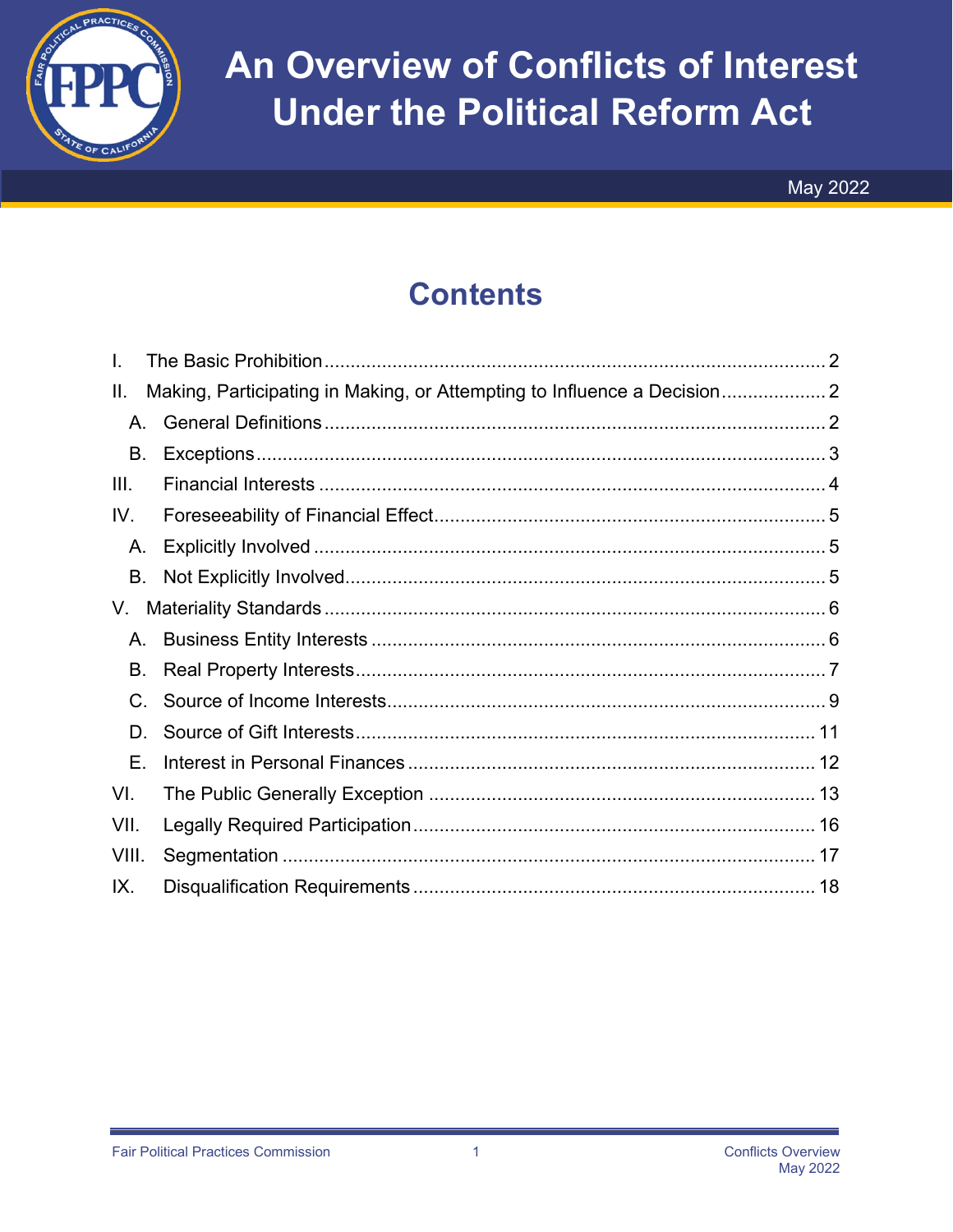## <span id="page-1-0"></span> **I. The Basic Prohibition**

 making, or attempting to use the official's position to influence a governmental decision Government Code Section 87[1](#page-1-3)00 of the Political Reform Act (the "Act")<sup>1</sup> prohibits a public official at any level of state or local government from making, participating in in which the official knows or has reason to know the official has a financial interest. Government Code Section 87103 provides that an official has a "financial interest" within the meaning of Section 87100 if it is reasonably foreseeable that the decision will have a material financial effect on one or more of the official's interests as identified and distinguishable from the decision's effect on the public generally.

Taken together, these provisions of the Act prohibit an official from taking part in a decision if it is reasonably foreseeable that the decision would have a material financial effect on one or more of the official's financial interests identified in Section 87103 distinguishable from the decision's effect on the public generally.

### <span id="page-1-1"></span> **II. Making, Participating in Making, or Attempting to Influence a Decision**

Regulation 18704 defines "making a decision," "participating in a decision," and "using official position to attempt to influence a decision" for purposes of the Act's conflict of interest provisions. If an official has a disqualifying conflict of interest under Section 87100, the official is prohibited from making, participating in making, or attempting in any way to use the official's official position to influence the decision.

### **A. General Definitions**

<span id="page-1-4"></span><span id="page-1-3"></span><span id="page-1-2"></span> **Making a Decision:** An official makes a decision if the official authorizes or directs any action, votes, appoints a person, obligates or commits the official's agency to any course of action, or enters into any contractual agreement on behalf of the agency. (Regulation 18704(a).)

<span id="page-1-5"></span>**Participating in a Decision:** An official participates in a decision if the official provides information, an opinion, or a recommendation for the purpose of affecting the decision without significant intervening substantive review. (Regulation 18704(b).)

**Using Official Position to Attempt to Influence a Decision:** An official uses an official position to influence a decision if the official contacts or appears before: (1) any official in the official's agency, or in an agency subject to the authority or budgetary control of the official's agency, for the purpose of affecting a decision; or (2) any official in any other government agency for the purpose of affecting a decision, and the official purports to act within the official's authority or on behalf of the official's agency in making the contact. (Regulation 18704(c).)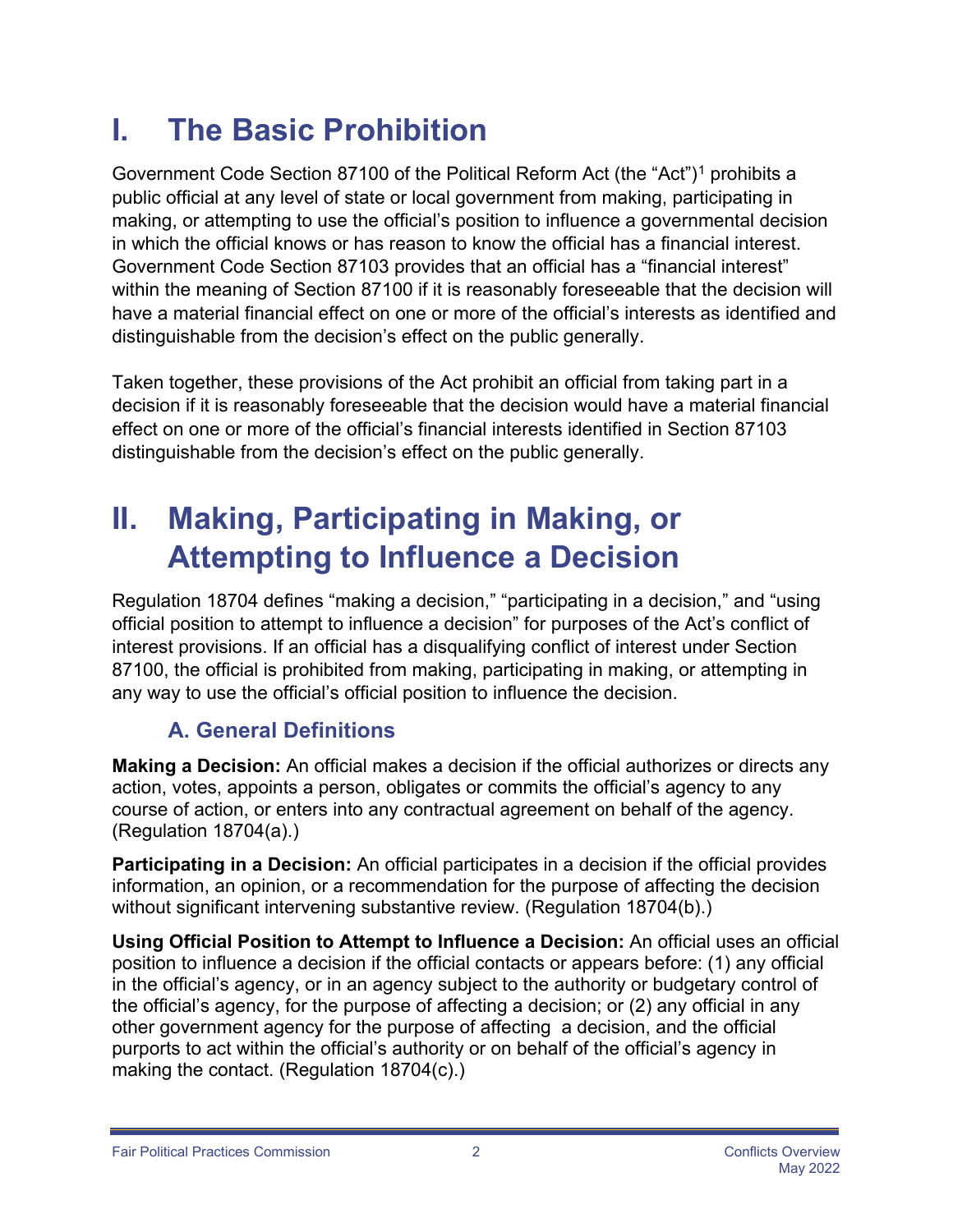### **B. Exceptions**

<span id="page-2-0"></span>Regulation 18704(d) provides that "making, participating in, or using official position to influence a decision" do not include any of the following:

**Ministerial:** Actions that are solely ministerial, secretarial, or clerical. (Regulation 18704(d)(1).)

**Appearances as a Member of the General Public:** An appearance by an official as a member of the general public before an agency in the course of its prescribed governmental function if the official is appearing on matters related solely to the official's personal interests, including interests in:

- Real property owned entirely by the official, members of the official's immediate family, or the official and members of the official's immediate family;
- A business owned entirely by the official, members of the official's immediate family, or the official and members of the official's immediate family; or
- the official and members of the official's immediate family solely or jointly • A business over which the official, members of the official's immediate family, or exercise full direction and control. (Regulation 18704(d)(2).)

 without pay or take disciplinary action with financial sanction against the official or the official's immediate family, or set a salary for the official or the official's immediate family **Terms of Employment:** Actions by an official relating to the official's compensation or the terms or conditions of the official's employment or consulting contract. However, an official may not make a decision to appoint, hire, fire, promote, demote, or suspend different from salaries paid to other employees of the agency in the same job classification or position. (Regulation 18704(d)(3).)

**Public Speaking:** Communications by an official to the general public or media. (Regulation 18704(d)(4).)

 responsibilities, including applying for funds, allocating resources, and all decisions relating to the manner or methodology with which the official's academic study or official's own work. (*Ibid*.) **Academic Decisions:** Teaching decisions, including an instructor's selection of books or other educational materials at the official's own school or institution, or other similar decisions incidental to teaching; or decisions by an official who has teaching or research responsibilities at an institution of higher education relating to the official's professional research will be conducted. (Regulation 18704(d)(5).) However, this exception does not apply to an official who has institution-wide administrative responsibilities as to the approval or review of academic study or research at the institution unrelated to the

**Architectural and Engineering Documents:** Drawings or submissions of an architectural, engineering, or similar nature prepared by an official for a client to submit in a proceeding before the official's agency if: (i) the work is performed pursuant to the official's profession; and (ii) the official does not make any contact with the agency other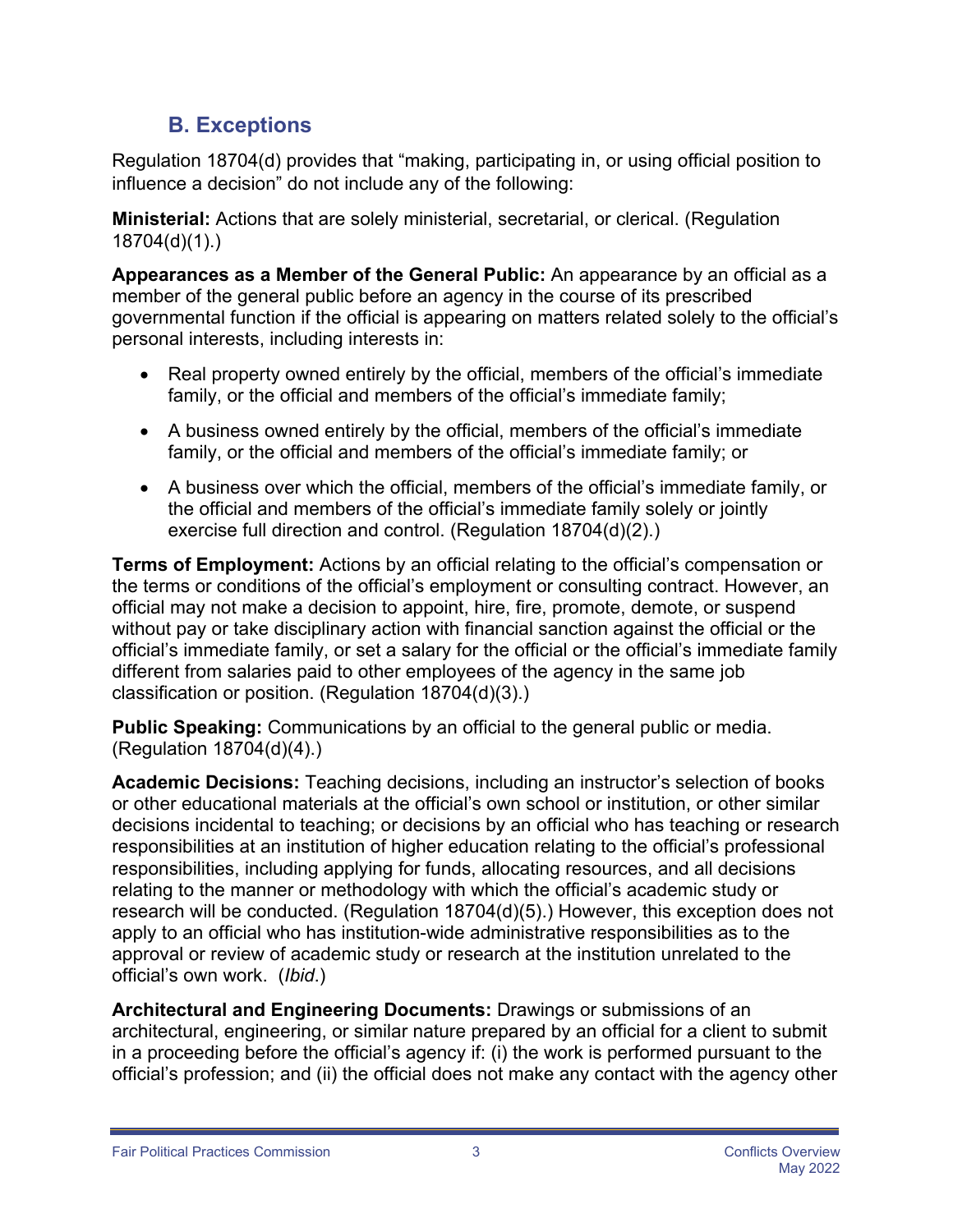than contact with agency staff concerning the process or evaluation of the documents prepared by the official. (Regulation 18704(d)(6)(A).)

Also, an official's appearance before a design or architectural review committee or similar body of which the official is a member to present drawings or submissions of an architectural, engineering, or similar nature prepared for a client if: (i) the committee's sole function is to review architectural designs or engineering plans and to make recommendations to a planning commission or other agency; (ii) the committee is required by law to include architects, engineers, or persons in related professions, and the official was appointed to the body to fulfill this requirement; and (iii) the official is a sole practitioner. (Regulation 18704(d)(6)(B).)

 other economic interest, other than in the firm, that would be foreseeably and materially **Additional Consulting Services:** Recommendations by a consultant regarding additional services for which the consultant or consultant's employer would receive additional income if the agency has already contracted with the consultant, for an agreed upon price, to make recommendations concerning services of the type offered by the consultant or the consultant's employer, and the consultant does not have any affected by the decision. (Regulation 18704(d)(7).)

### <span id="page-3-0"></span>**III. Financial Interests**

The first step in determining whether an official has a disqualifying conflict of interest under the Act is identifying the official's financial interests with respect to the decision at issue. Section 87103 identifies the following financial interests which may give rise to an official's disqualifying conflict of interest under the Act:

- • A business entity in which the official has a direct or indirect investment worth \$2,000 or more (Section 87103(a)); or in which the official is a director, officer, partner, trustee, employee, or holds any position of management (Section 87103(d)).
- Real property in which the official has an interest worth \$2,000 or more. (Section 87103(b).)
- • A source of income totaling \$500 or more in value provided or promised to, or received by, the official within the 12 months prior to the time when the decision is made. (Section 87103(c).)
- A giver of a gift or gifts totaling  $$500<sup>2</sup>$  $$500<sup>2</sup>$  $$500<sup>2</sup>$  or more in value provided or promised to, or received by, the official within the 12 months prior to the time when the decision is made. (Section 87103(e).)
- The official's personal finances and those of "immediate family," defined in Section 82029 as the spouse and dependent children. (Section 87103.)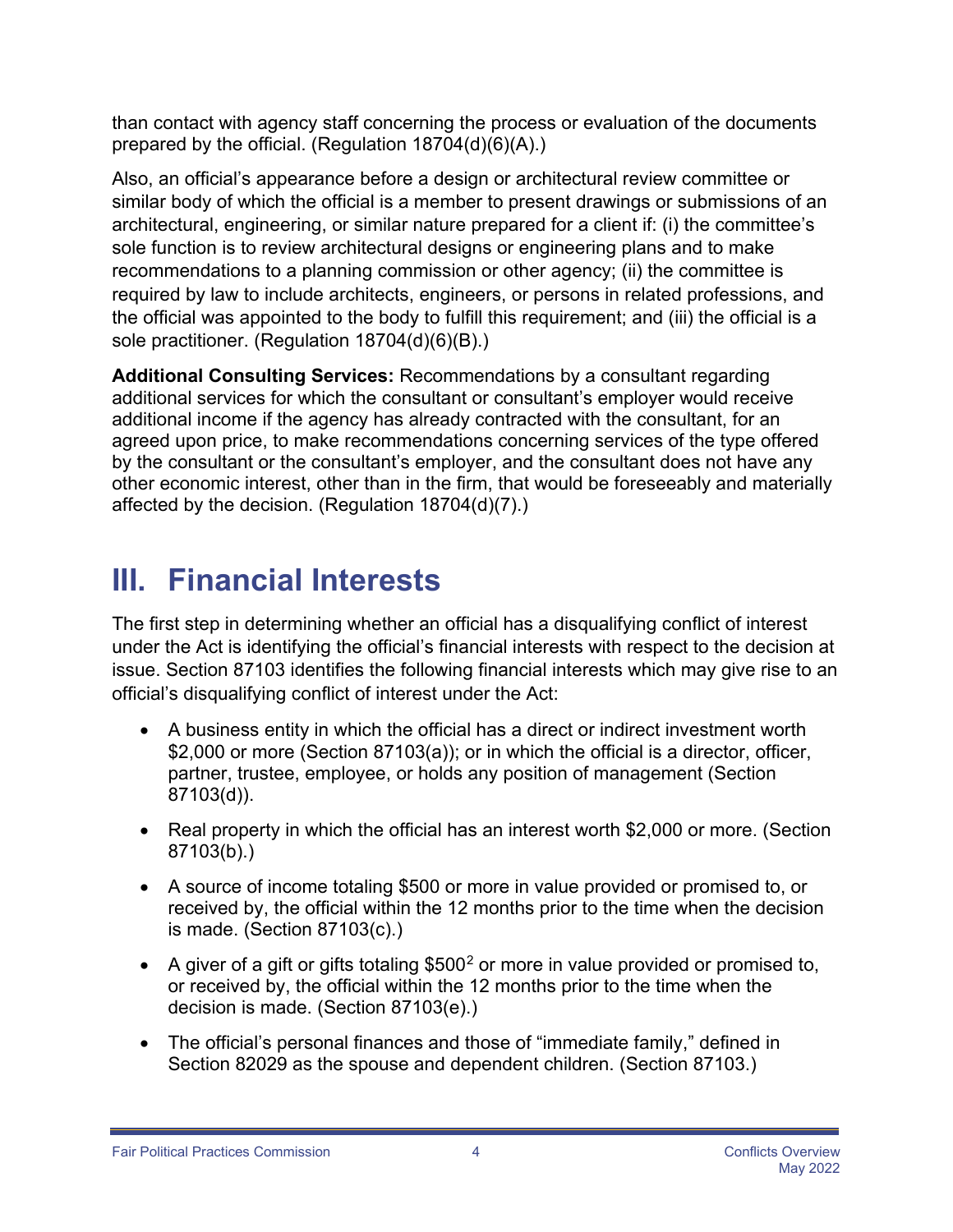## <span id="page-4-0"></span> **IV. Foreseeability of Financial Effect**

#### <span id="page-4-1"></span>A. **Explicitly Involved**

 party in, or the subject of," the decision, and an interest is the "subject of a proceeding" described in Regulation 18702.2(a)(1) through (6), discussed further below. (*Ibid*.) A financial effect on a financial interest is presumed to be reasonably foreseeable if the financial interest is explicitly involved in the decision. (Regulation (18701(a).) An official's financial interest is "explicitly involved" in a decision if the interest is a "named if the decision involves the issuance, renewal, denial, or revocation of any license, permit, other entitlement to, or contract with, the interest.<sup>[3](#page-1-5)</sup> Additionally, an official's real property interest is explicitly involved in any decision affecting the real property as

#### <span id="page-4-2"></span>**B. Not Explicitly Involved**

When an official's financial interest is not explicitly involved in a decision, the financial effect of the decision is reasonably foreseeable if the effect can be recognized as a realistic possibility and more than hypothetical or theoretical. The effect need not be likely to be reasonably foreseeable. (Regulation 18701(b).)

Factors to be considered when determining if a decision's effect on an official's not explicitly involved interest is reasonably foreseeable include, but are not limited to, the following:

- The extent to which the occurrence of the effect is contingent upon intervening events (other than future governmental decisions by the official's agency or an agency subject to the budgetary control of the official's agency). (Regulation 18701(b)(1).)
- Whether the official should anticipate a financial effect on the financial interests at issue as a potential outcome under normal circumstances when using appropriate due diligence and care. (Regulation 18701(b)(2).)
- Whether the official has an interest of the type that would typically be affected by the terms of the decision. (Regulation 18701(b)(3).)
- Whether the decision is of the type that would be expected to have a financial effect on businesses and individuals similarly situated to those businesses and individuals in which the official has a financial interest. (*Ibid*.)
- Whether a reasonable inference can be made that the financial effects of the decision on the official's financial interest might compromise an official's ability to fulfill their duty to act in the best interests of the public. (Regulation 18701(b)(4).)
- Whether the decision will provide or deny an opportunity, or create an advantage for one of the official's financial interests. (Regulation 18701(b)(5).)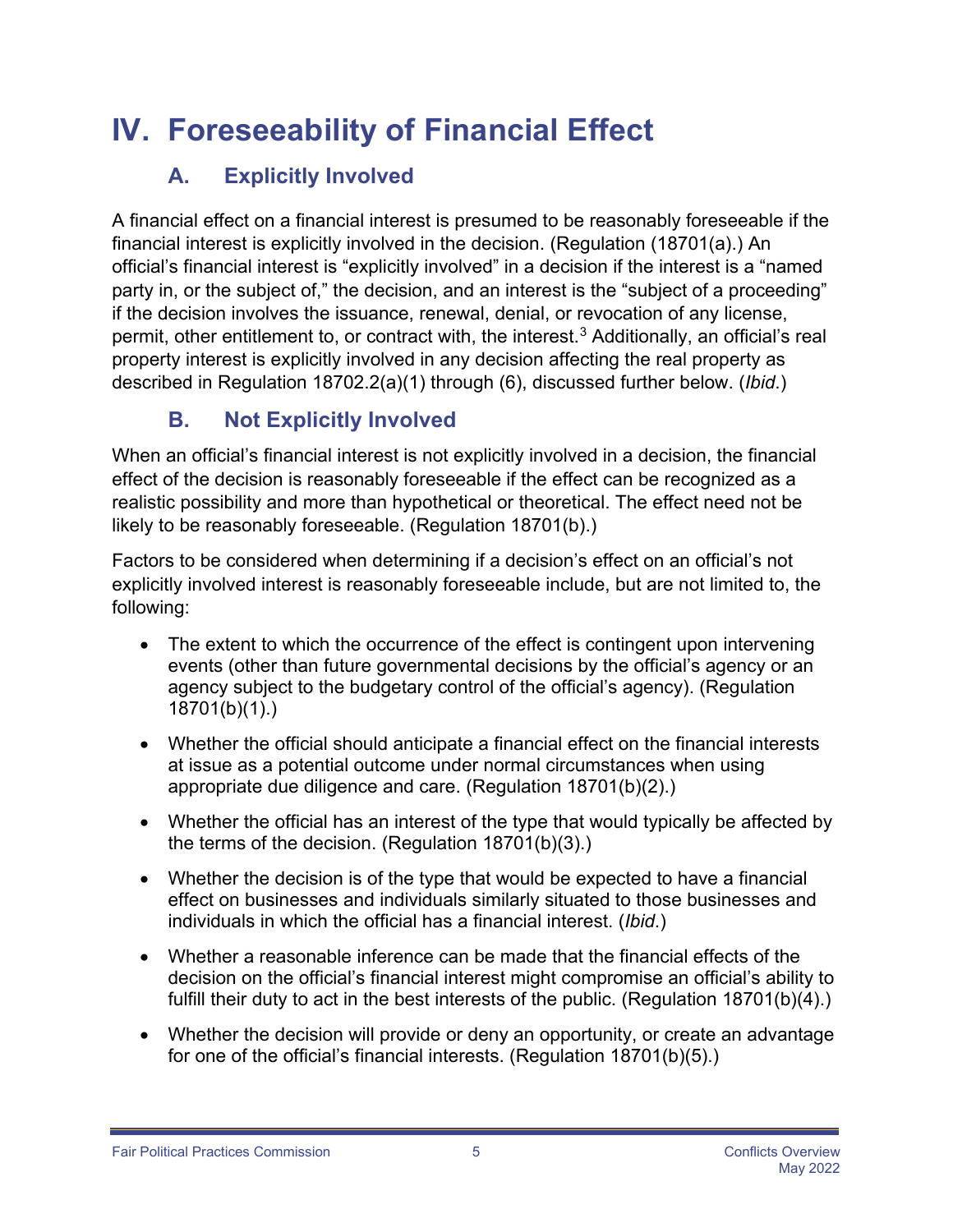• Whether the official has the type of financial interest that would cause a similarly situated person to weigh the advantages and disadvantages of the decision on the official's financial interest in formulating a position. (Regulation 18701(b)(6).)

### <span id="page-5-0"></span>**V. Materiality Standards**

Regulation 18702(a) provides that the next step in the analysis is to determine if the decision's reasonably foreseeable financial effect on the official's financial interest is material. If the official's interest is in:

- A business entity, then apply the materiality standards of Regulation 18702.1. (Regulation 18702(a)(1).)
- A real property, then apply the materiality standards of Regulation 18702.2. (Regulation 18702(a)(2).)
- A source of income, then apply the materiality standards of Regulation 18702.3. (Regulation 18702(a)(3).)
- A source of a gift or gifts, then apply the materiality standards of 18702.4. (Regulation 18702(a)(4).)
- • Their personal finances or those of immediate family, then apply materiality standard of 18702.5. (Regulation 18702(a)(5).)

#### <span id="page-5-1"></span>A. **A. Business Entity Interests**

Regulation 18702.1 sets forth the materiality standards applicable to a decision's reasonably foreseeable financial effect on a business in which an official has an interest, and provides that the effect is material if any of the following standards is met:

- "a named party in, or the subject of, the decision, including any decision in which • The business is explicitly involved in the decision, meaning that the business is the business:
	- $\triangleright$  Initiates the proceeding by filing an application, claim, appeal, or other request for action concerning the business with the official's agency. (Regulation 18702.1(a)(1)(A).)
	- $\triangleright$  Offers to sell a product or service to the official's agency. (Regulation 18702.1(a)(1)(B).)
	- $\triangleright$  Bids on, or enters into, a contract with the official's agency, or is identified as a subcontractor on a bid or contract with the agency. (Regulation 18702.1(a)(1)(C).)
	- $\triangleright$  Is the named or intended manufacturer or vendor of any products to be purchased by the official's agency with an aggregate cost of \$1,000 in any 12 month period. (Regulation 18702.1(a)(1)(D).)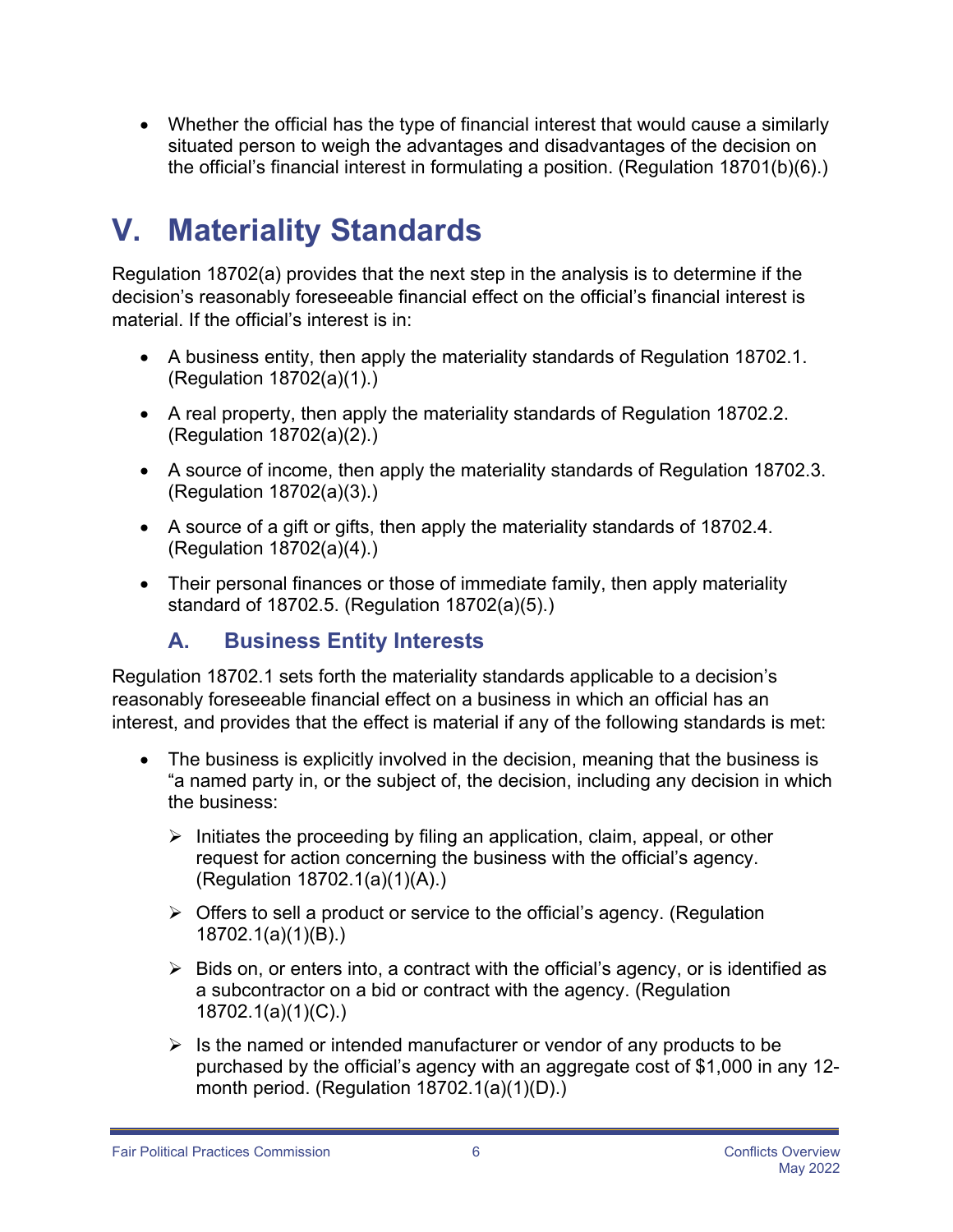- $\triangleright$  Applies for a permit, license, grant, tax credit, exception, variance, or other entitlement from the official's agency. (Regulation 18702.1(a)(1)(E).)
- $\triangleright$  Is the subject of any inspection, action, or proceeding under the regulatory authority of the official's agency. (Regulation 18702.1(a)(1)(F).)
- $\triangleright$  Is subject to an action taken by the official's agency that is directed at the entity. (Regulation 18702.1(a)(1)(G).)
- The decision may result in an increase or decrease of the business's annual gross revenues, or the value of its assets and liabilities, in an amount equal to or more than:
	- $\geq$  \$1,000,000; or
	- $\triangleright$  Five percent of the business's annual gross revenues, and the increase or decrease is \$10,000 or more. (Regulation 18702.1(a)(2).)
- The decision may cause the business to incur or avoid additional expenses or to reduce or eliminate expenses in amount equal to or more than:
	- $\triangleright$  \$250,000; or
	- $\triangleright$  One percent of the business's annual gross revenues, and the increase or decrease is at least \$2,500. (Regulation 18702.1(a)(3).)
- The official knows or has reason to know that business has an interest in real property and:
	- $\triangleright$  The property is a named party in, or the subject of, the decision under Regulations 18701(a) and 18702.2(a)(1) through (6); or
	- $\triangleright$  There is clear and convincing evidence the decision would have a substantial effect on the property. (Regulation 18702.1(a)(4).)

Thus, if the decision's reasonably foreseeable financial effect on an official's business interest meets any of the four standards above, that effect is material, and the official is disqualified from taking part in the decision.

**Small Shareholder Exception:** Regulation 18702.1(b) sets forth the "Small Shareholder Exception," which provides that a decision's reasonably foreseeable financial effect on an official's financial interest in a business is not material under Regulation  $18702.1(a)(1)$  or  $(a)(4)(A)$  if both:

- The official's only financial interest in the business is an "investment interest" under Section 87103(a) valued at \$25,000 or less; and
- The official's interest in the business is less than one percent of the business's shares.

If the Small Shareholder Exception applies, the official is not disqualified.

#### <span id="page-6-0"></span>B. **B. Real Property Interests**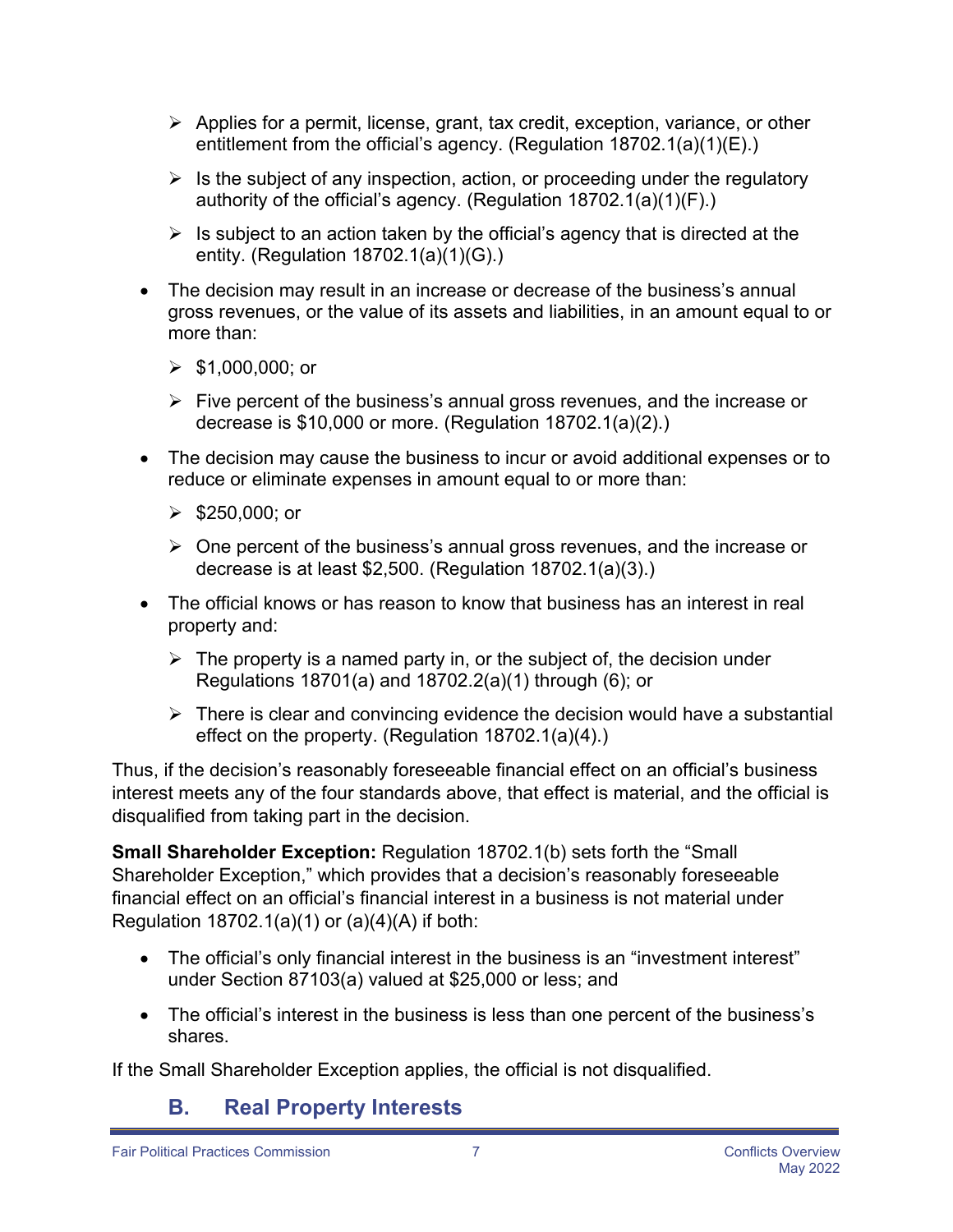Regulation 18702.2 provides the materiality standards applicable to a decision's reasonably foreseeable financial effect on real property in which an official has an interest as either an owner or lessee.

**Explicitly Involved Real Property Interest:** It is reasonably foreseeable a decision will have a material financial effect on an official's interest in real property any time the interest is explicitly involved in the decision. Therefore, the decision's reasonably foreseeable effect is material in any of the types of decisions described in Regulation  $18702.2(a)(1)$  to (6), including a decision that:

- Involves the adoption of or amendment to a development plan or criteria applying to the property. (Regulation 18702.2(a)(1).)
- annexation; inclusion in or exclusion from any city, county, district, or local • Determines the property's zoning or rezoning, other than a zoning decision applicable to all properties designated in that category; annexation or degovernment subdivision or other boundaries, other than elective district boundaries. (Regulation 18702.2(a)(2).)
- • Would impose, repeal, or modify any taxes, fees, or assessments that apply to the property. (Regulation 18702.2(a)(3).)
- Authorizes the sale, purchase, or lease of the property. (Regulation 18702.2(a)(4).)
- Involves the issuance, denial or revocation of a license, permit or other land use entitlement authorizing a specific use of or improvement to the property or any variance that changes the permitted use of, or restrictions placed on, the property. (Regulation 18702.2(a)(5).)
- Involves construction of, or improvements to, streets, water, sewer, storm drainage or similar facilities, and the property will receive new or improved services that provide a benefit or detriment disproportionate to other properties receiving the services. (Regulation 18702.2(a)(6).)

 financial effect on an official's interest in real property is material if it is of a type described in Regulation 18702.2(a)(7) through (8), (b) or (c), including a decision that: **Not Explicitly Involved Real Property Interest:** A decision's reasonably foreseeable

- impact on the official's property. (Regulation 18702.2(a)(7).) • Involves property located 500 feet or less from the official's property unless there is clear and convincing evidence that the decision will not have any measurable
- Involves property located more than 500 feet but less than 1,000 feet from the official's property, and the decision would change the official's property's: development potential; income producing potential; highest and best use; character by substantially altering traffic levels, intensity of use, parking, view, privacy, noise levels, or air quality; or market value (Regulation 18702.2(a)(8)(A) through (E).)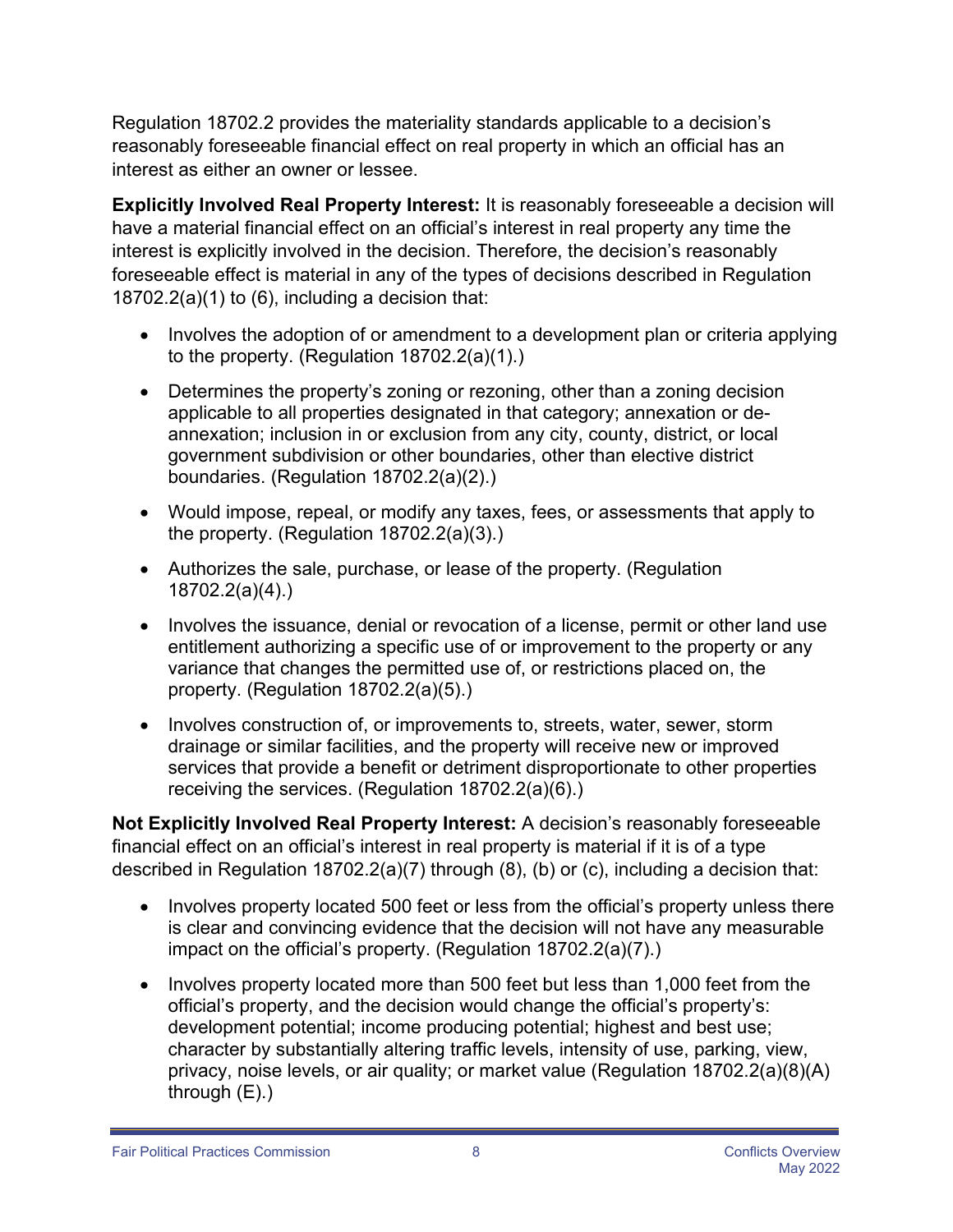- Involves property located 1,000 feet or more from the property line of the official's property if there is clear and convincing evidence the decision would have a substantial effect on the official's property. (Regulation 18702.2(b).)
- Involves property leased by the official and the decision will:
	- $\triangleright$  Change the termination date of the lease;
	- $\triangleright$  Increase or decrease the potential rental value of the property;
	- $\triangleright$  Change the official's actual or legally allowable use of the property; or
	- $\triangleright$  Change the official's use and enjoyment of the property. (Regulation 18702.2(c)(1) through (4).)

**Real Property Interest 1,000 Feet or More from Property Involved in Decision:** As mentioned above, Regulation 18702.2(b) sets forth a presumption that the financial effect of a decision involving property located 1,000 feet or more from the property line of the official's property is not material. That presumption, however, may be rebutted with clear and convincing evidence the decision would have a substantial effect on the official's real property interest.

**Exceptions for Planning Objectives or Policy:** A decision's reasonably foreseeable financial effect on an official's real property interest is not material, and therefore the official is not disqualified from the decision, if the decision solely concerns:

- Repairs, replacement or maintenance of existing streets, water, sewer, storm drainage or similar facilities. (Regulation 18702.2(d)(1).)
- Adoption or amendment of a general plan, as defined in Regulation 18702.2(e)(2), if certain specified conditions are met. (See Regulation 18702.2(d)(2).)

**Common Area Exception to the Definition of Interest in Real Property:** Regulation 18702.2(e)(4) provides that an "interest in real property," as defined in Section 82033, does not include "any common area as part of the official's ownership interest in a common interest development as defined in the Davis-Stirling Common Interest Development Act (Civil Code Sections 4000 et seq.)"

#### <span id="page-8-0"></span> **C. Source of Income Interests**

Regulation 18702.3 sets forth the materiality standards applicable to a decision's reasonably foreseeable financial effect on a source of income to an official, and provides that the effect is material if any of the following criteria is met:

- The source is explicitly involved in the decision because it is "a named party in, or the subject of, the decision," including a claimant, applicant, respondent, or contracting party. (Regulation 18702.3(a)(1).)
- The source is an individual and any of the following applies: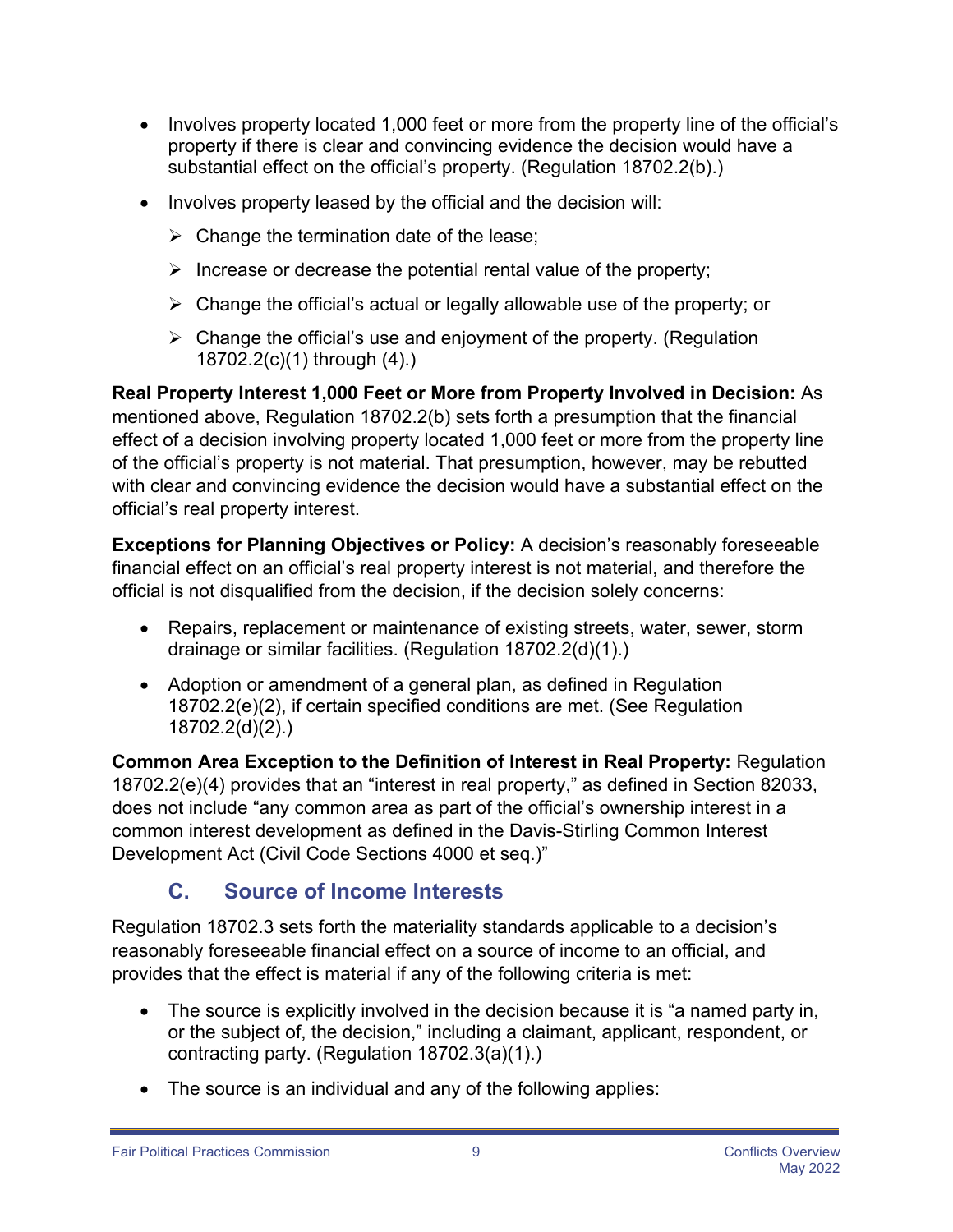- or liabilities by \$1,000 or more (excluding an interest in a business entity or  $\triangleright$  The decision may affect the individual's income, investments, or other assets real property). (Regulation 18702.3(a)(2)(A).)
- a business entity that will be financially affected under the materiality  $\triangleright$  The official knows or has reason to know that the individual has an interest in standards applicable to a business set forth in Regulation 18702.1. (Regulation 18702.3(a)(2)(B).)
- $\triangleright$  The official knows or has reason to know that the individual: (i) has a real property interest and the property is explicitly involved in the decision; or (ii) there is clear and convincing evidence the decision would have a substantial effect on the property. (Regulation 18702.3(a)(2)(C).)
- • The source is a nonprofit organization and any of the following applies:
	- $\triangleright$  The decision may result in an increase or decrease of the organization's annual gross receipts, or the value of the organization's assets or liabilities, in an amount equal to or more than: (i) \$1,000,000; or (ii) five percent of the organization's annual gross receipts and the increase or decrease is equal to or greater than \$10,000. (Regulation 18702.3(a)(3)(A).)
	- $\triangleright$  The decision may cause the organization to incur or avoid additional expenses or to reduce or eliminate expenses in an amount equal to or more than: (i) \$250,000; or (ii) one percent of the organization's annual gross receipts and the change in expenses is equal to or greater than \$2,500. (Regulation 18702.3(a)(3)(B).)
	- $\triangleright$  The official knows or has reason to know that the organization has a real property interest and: (i) the property is explicitly involved in the decision; (ii) there is clear and convincing evidence the decision would have a substantial effect on the property. (Regulation 18702.3(a)(3)(C).)
- The source is a business that will be financially affected under the materiality standards applicable to a business set forth in Regulation 18702.1 (Regulation 18702.3(a)(4).)
- If there is a nexus between the decision and income received by the official or official's spouse. Otherwise referred to as the nexus test, any reasonably foreseeable financial effect on an official's source of income interest is material if the decision "will achieve, defeat, aid, or hinder a purpose or goal of the source and the official or the official's spouse receive or is promised the income for achieving the purpose or goal. (Regulation 18702.3(b).)

 business engaged in retail sales of good or services to the public generally is not a if: the retail customers of the business constitute a significant segment of the public generally, and the amount of income received from an individual customer is not **Exception for Retail Sales:** Section 87103.5(a) provides that a retail customer of a source of income to an official who owns a 10-percent or greater interest in the business distinguishable from the amount of income received from its other customers.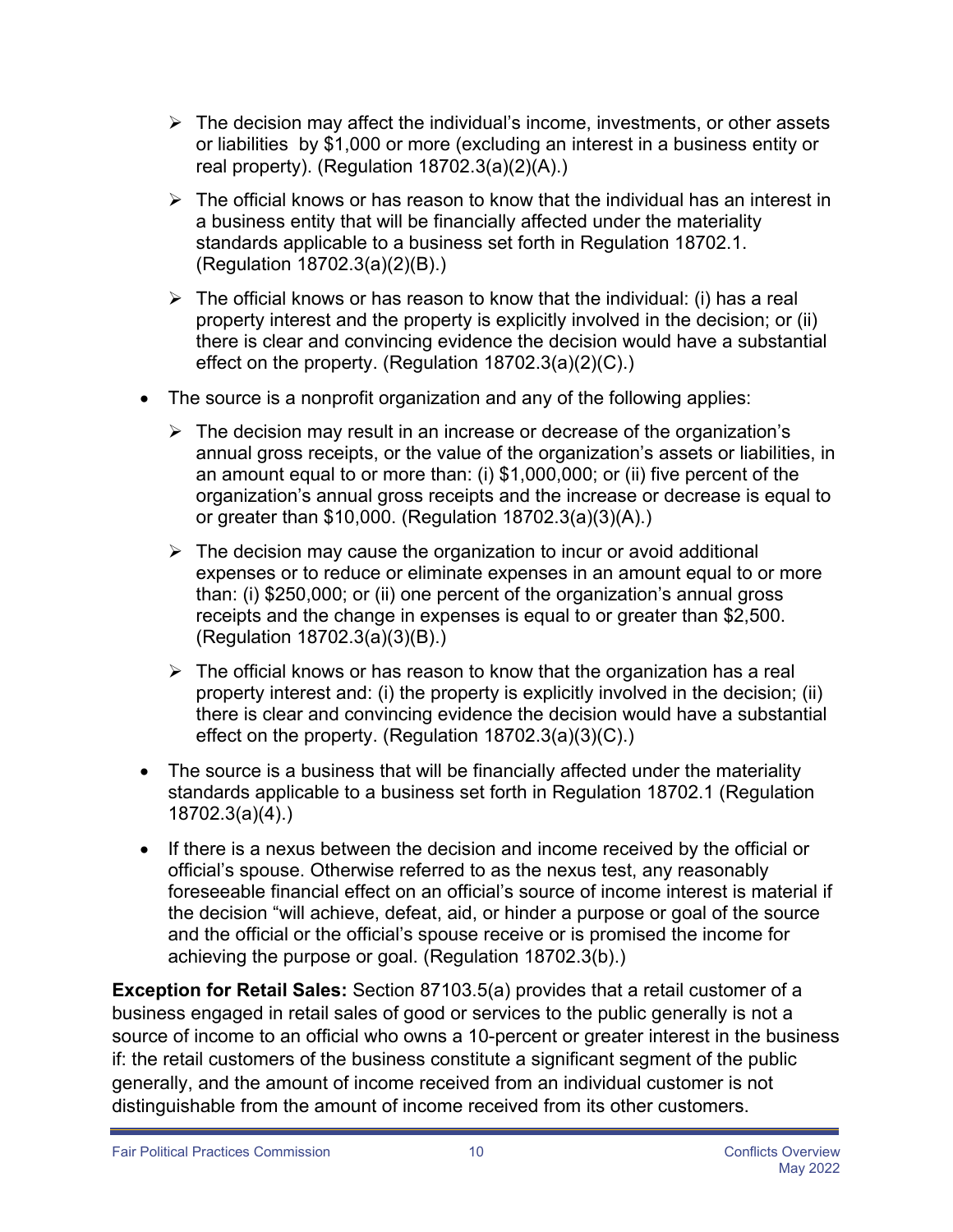Section 87103.5(b) sets forth a similar retail sales exception for a jurisdiction with a population of 10,000 or less that is located within a county with 350 or fewer retail businesses.

 retail customers of a business entity constitute a significant segment of the public For purposes of applying Section 87103.5, Regulation 18702.3(c) provides that the generally if the business is open to the public and provides goods or services to customers that comprise a broad base of persons representative of the jurisdiction. (Regulation 18702.3(c)(1).)

Income from an individual customer is not distinguishable from the amount of income received from other customers when the official is unable to recognize a significant monetary difference between the business provided by the individual customer and the other customers of the business. (Regulation 18702.3(c)(2).) An official is unable to recognize a significant monetary difference when the business:

- Is of the type that sales to any one customer will not have a significant impact on the business's annual net sales; or
- Has no records that distinguish customers by amount of sales, and the official has no other information that the customer provides significantly more income to the business than an average customer. (*Ibid*.)

**Income from a Government Entity:** The materiality standards of Regulation 18702.3 do not apply where a government entity qualifies as a source of income as defined in Section 82030, including where an official is paid by the entity as a consultant or contractor. (Regulation 18702.3(d).) Under Regulation 18703(e)(7), an official with an interest in such an entity is disqualified from taking part in a decision only if there is a unique effect on the official. (*Ibid*.)

#### <span id="page-10-0"></span>**D**. **D. Source of Gift Interests**

Regulation 18702.4 provides the materiality standards applicable to a decision's reasonably foreseeable financial effect on the source of a gift to an official, and provides that the decision's effect is material if:

- The source is explicitly involved in the decision because the source "is named or otherwise identified as the subject of the proceeding," including a claimant, applicant, respondent, or contracting party. (Regulation 18702.4(a).)
- The source is an individual that will be financially affected under the materiality standard applicable to a decision's reasonably foreseeable financial effect on an official's personal finances set forth in Regulation 18702.5 or the official knows or has reason to know that the individual has an interest in a business or real property that will be financially affected under the materiality standards provided in Regulation 18702.1 or 18702.2, respectively. (Regulation 18702.4(b))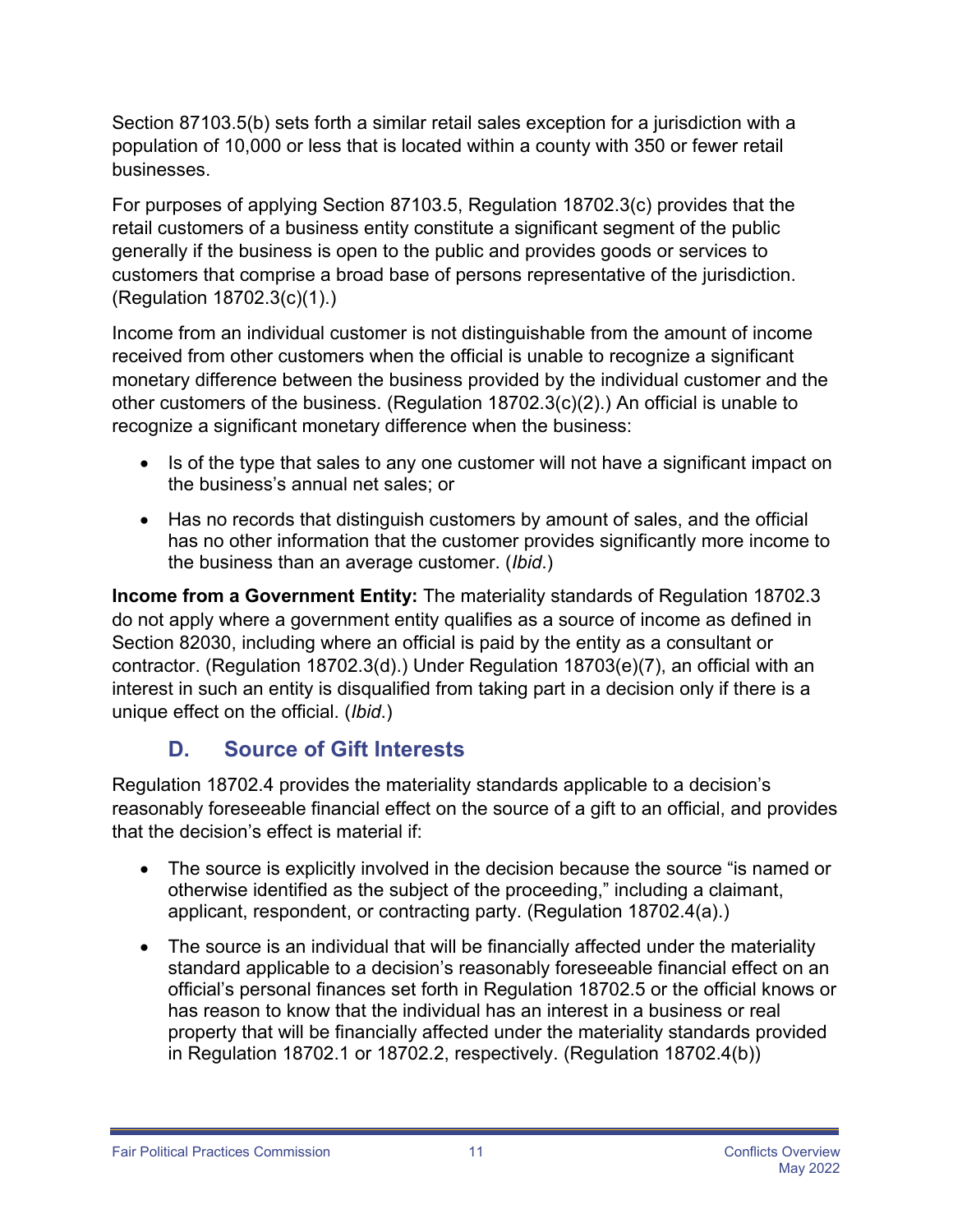- The source is a nonprofit organization that will receive a measurable financial benefit or loss as a result of the decision or the official knows or has reason to know that the nonprofit has an interest in real property that will be financially affected under the materiality standards in Regulation 18702.2. (Regulation 18702.4(c).)
- The source is a business that will be financially affected under the materiality standards in Regulation 18702.1. (Regulation 18702.4(d).)

#### <span id="page-11-0"></span> **E. Interest in Personal Finances**

 loss of \$500 or more in any 12-month period due to the decision. Regulation 18702.5(a) provides the materiality standard applicable to a decision's reasonably foreseeable financial effect on an official's personal finances, including those of immediate family. Also known as the personal financial effect rule, a reasonably foreseeable effect on the official' personal finances is material if the decision may result in the official or the official's immediate family receiving a financial benefit or

**Exceptions:** Under Regulation 18702.5(b), however, a decision's effect on an official's personal finances and those of immediate family is not material if the decision would:

- • Affect only the salary, per diem, or reimbursement for expenses the official or their immediate family member receives from a federal, state, or local government agency, unless the decision is:
	- $\triangleright$  To appoint (except as specified), hire, fire, promote, demote, suspend without pay or otherwise take disciplinary action with financial sanction against the official or their immediate family; or
	- the same job classification or position, or when the mem of the official's  $\triangleright$  To set a salary for the official or a member of their immediate family which is different from salaries paid to other employees of the government agency in immediate family is the only person in the job classification or position. (Regulation 18702.5(b)(1).)
- • Appoint the official to be a member of any group or body created by law or formed by the official's agency for a special purpose. However, if the official will receive a stipend for attending meeting of the group or body aggregating \$500 or more in any 12-month period, the effect is material unless the appointing body posts all of the following on its website:
	- $\triangleright$  A list of each appointed position and its term. (Regulation 18702.5(b)(2)(A).)
	- $\triangleright$  The amount of the stipend for each appointed position. (Regulation 18702.5(b)(2)(B).)
	- $\triangleright$  The name of the official who has been appointed to the position. (Regulation 18702.5(b)(2)(C).)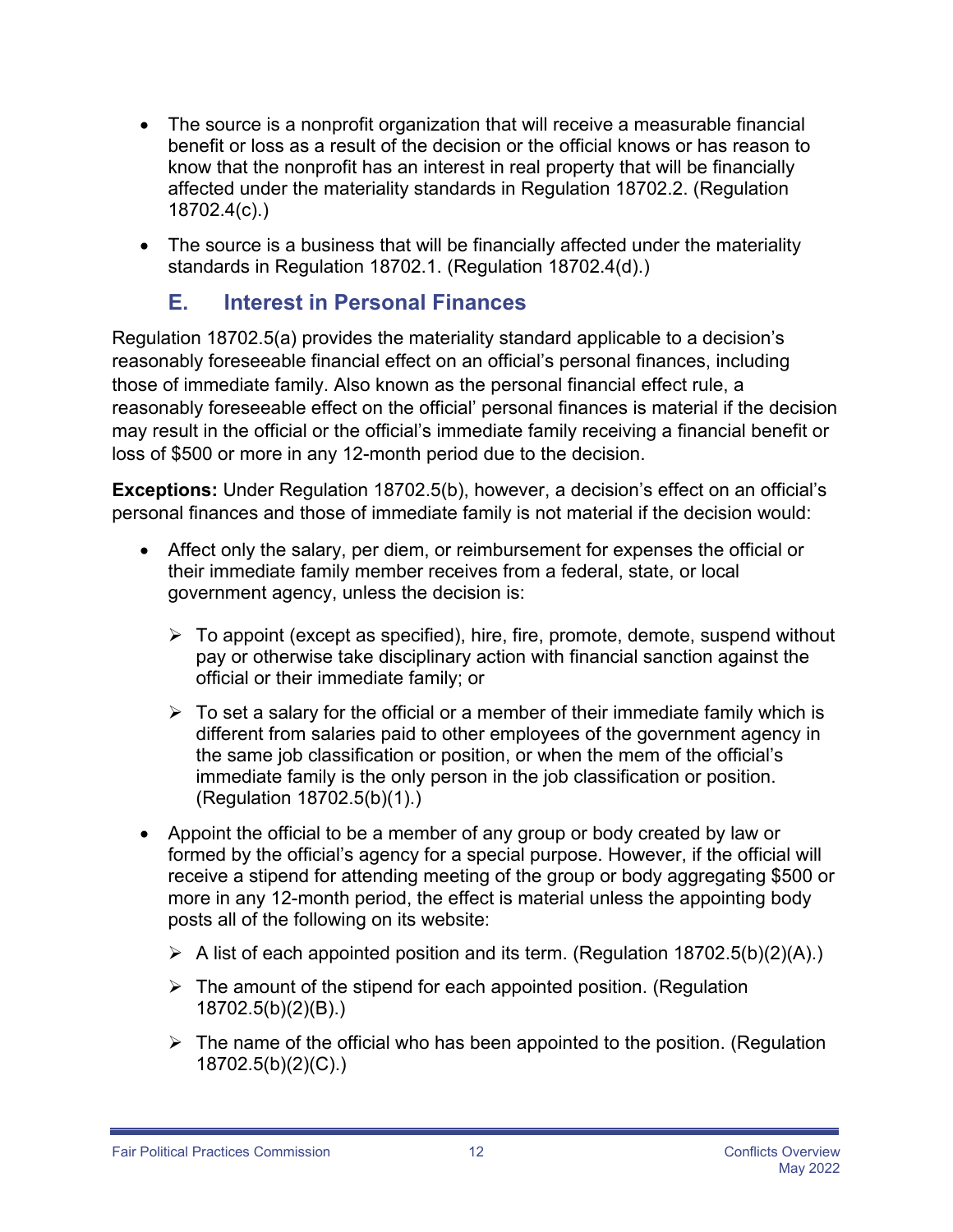- $\triangleright$  The name of any official who has been appointed to be an alternate for the position. (Regulation 18702.5(b)(2)(D).)
- Appoint the official to be an officer of the governing body of which the official is already a member (such as a decision to appoint a city councilmember to be the city's mayor.) (Regulation 18702.5(b)(3).)
- Establish or change the benefits or retirement plan of the official or the official's immediate family member, and the decision applies equally to all employees or retirees in the same bargaining unit or other representative group. (Regulation 18702.5(b)(4).)
- Result in the payment of any travel expenses incurred by the official or their immediate family while attending a meeting as an authorized representative of an agency. (Regulation 18702.5(b)(5).)
- Permit the official's use of any government property, including automobiles or other modes of transportation, mobile communication devices, or other agencyprovided equipment for carrying out the official's duties, including any nominal, incidental, negligible, or inconsequential personal use while on duty. (Regulation 18702.5(b)(6).)
- Result in the official's receipt of any personal reward from their use of a personal charge card or participation in any other membership rewards program, so long as the reward is associated with the official's approved travel expenses and is no different from the reward offered to the public. (Regulation 18702.5(b)(7).)

**Effect on Personal Finances and a Business or Real Property Interest:** If a decision would have a reasonably foreseeable financial effect on a business or real property interest of an official, any related effect on the official's personal finances is not considered separately, and the effect is only analyzed under the respective materiality standards for business and real property interests, i.e. Regulations 18702.1 and 18702.2. (Regulation 18702.5(c).)

### <span id="page-12-0"></span>**VI. The Public Generally Exception**

Under Section 87103, if a decision's financial effect on an official's financial interest is indistinguishable from the decision's effect on the public generally, the official is not disqualified from taking part in the decision. Regulation 18703 sets forth the "Public Generally Exception."

**The General Rule:** A decision's financial effect on an official's financial interest is indistinguishable from its effect on the public generally if the official establishes that a "significant segment" of the public is affected and the "effect on the official's interest is not unique" compared to the effect on the significant segment. (Regulation 18703(a).)

A "significant segment" of the public is defined as: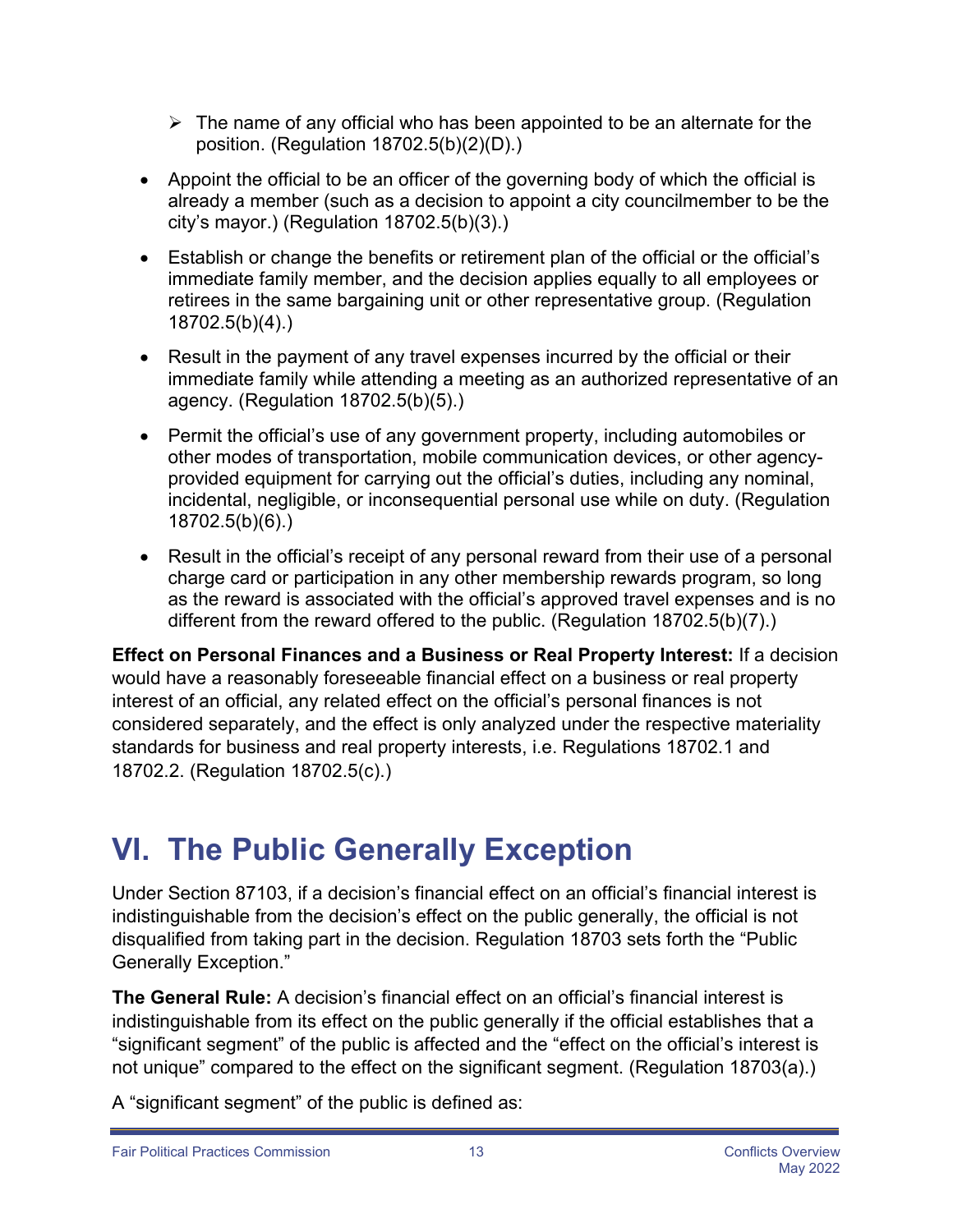- At least 25 percent of:
	- $\triangleright$  All businesses or nonprofit entities within the official's jurisdiction;
	- $\triangleright$  All real property, commercial real property, or residential real property within the official's jurisdiction; or
	- $\triangleright$  All individuals within the official's jurisdiction. (Regulation 18703(b)(1).)
- At least 15 percent of residential real property within the official's jurisdiction if the only interest the official has in the decision is the official's primary residence. (Regulation 18703(b)(2).)

A unique effect on an official's financial interest includes a disproportionate effect on:

- The development potential or use of the official's real property, or the income producing potential of the official's real property or business;
- An official's business or real property resulting from the proximity of a project that is the subject of a decision;
- An official's interests in business entities or real properties resulting from the cumulative effect of the official's multiple interests in similar entities or properties that is substantially greater than the effect on a single interest;
- An official's interest in a business or real property resulting from the official's substantially greater business volume or larger real property size when a decision affects all interests by the same or similar rate or percentage;
- A person's income, investments, assets or liabilities, or real property if the person is a source of income or gifts to the official; and
- An official's personal finances or those of immediate family. (Regulation 18703(c)(1)-(6).)

"Jurisdiction" means:

- The jurisdiction of the state or local government agency as defined in Section 82035;
- The designated geographical area the official was elected to represent; or
- The area to which the official's authority and duties are limited if not elected. (Regulation 18703(d).)

 Specific Rules for Special Circumstances which govern the Public Generally **Specific Rules for Special Circumstances:** Regulation 18703(e) also provides seven Exception's applicability in those special circumstances. Under these rules, a decision's financial effect is deemed indistinguishable from its effect on the public generally if there is no unique effect on the official's interest and the official establishes: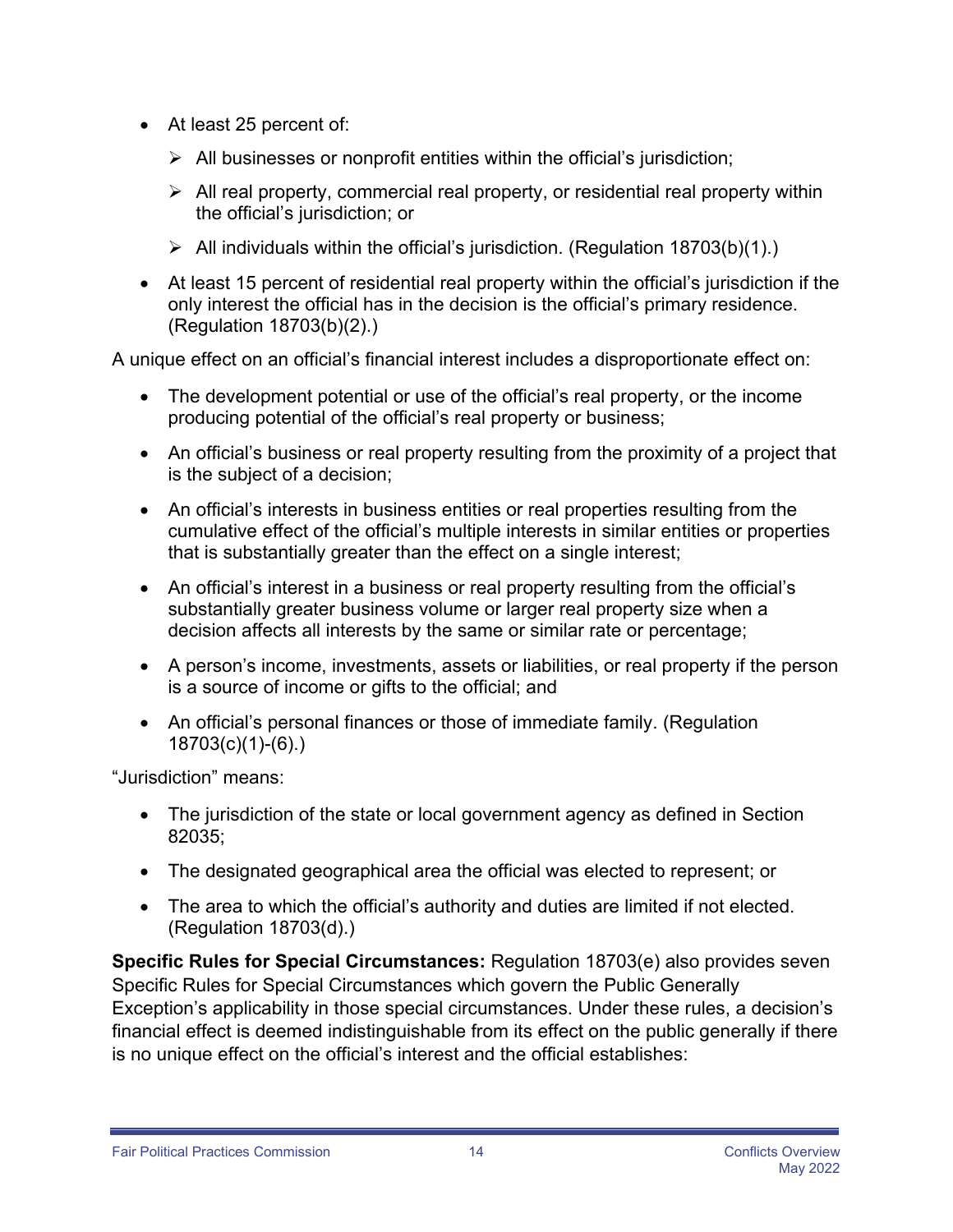- assessment, tax, fee, or rate. However, an official is not permitted to take part in • **Public Services and Utilities:** The decision sets or adjusts the amount of an assessment, tax, fee, or rate for water, utility, or other similar public services that is applied equally, proportionally, or by the same percentage to the official's interest and other businesses, properties, or individuals subject to the a decision that would impose the assessment, tax, or fee, or determine the boundaries of a property or who is subject to the assessment, tax, or fee. An official is only permitted to take part in setting or adjusting the assessment, tax, or fee amount, once other related decisions have already been made. (Regulation 18703(e)(1).)
- **General Use or Licensing Fees:** The decision affects the official's personal finances as a result of an increase or decrease to a general fee or charge, such as parking rates, permits, license fees, application fees, or any general fee that applies to the entire jurisdiction. (Regulation 18703(e)(2).)
- **Limited Neighborhood Effects:** The decision affects residential real property limited to a specific location, encompassing more than 50, or five percent, of the residential real properties in the official's jurisdiction, and the decision establishes, amends, or eliminates ordinances that restrict on-street parking, impose traffic controls, deter vagrancy, reduce nuisance or improve public safety, provided the body making the decision gathers sufficient evidence to support the need for the action at a specific location. (Regulation 18703(e)(3).)
- or otherwise affecting the respective rights or liabilities of tenants and owners of • **Rental Properties:** The decision is limited to establishing, eliminating, amending, residential rental property, including a decision regarding a rent control ordinance or tenant protection measures, provided all of the following criteria are met:
	- $\triangleright$  The decision applies to all residential rental properties within the official's jurisdiction other than those excepted by the Costa-Hawkins Rental Housing Act (Civil Code Sections 1954.50, et seq.). (Regulation 18703(e)(4)(A).)
	- $\triangleright$  The official owns three or fewer residential rental units. (Regulation 18703(e)(4)(B).)
	- $\triangleright$  Only interests resulting from the official's leasehold interest as a lessor of residential real property and the lessee or owner of the official's primary residence are affected by the decision. (Regulation 18703(e)(4)(C).)
- certain appointees have a representative interest in a particular industry, trade, or • **Required Representative Interest:** The decision is made by a board or commission and the law that establishes the board or commission requires profession or other identified interest, and the public official is an appointed member representing that interest. This provision applies only if the effect is on the industry, trade, or profession or other identified interest represented. (Regulation 18703(e)(5).)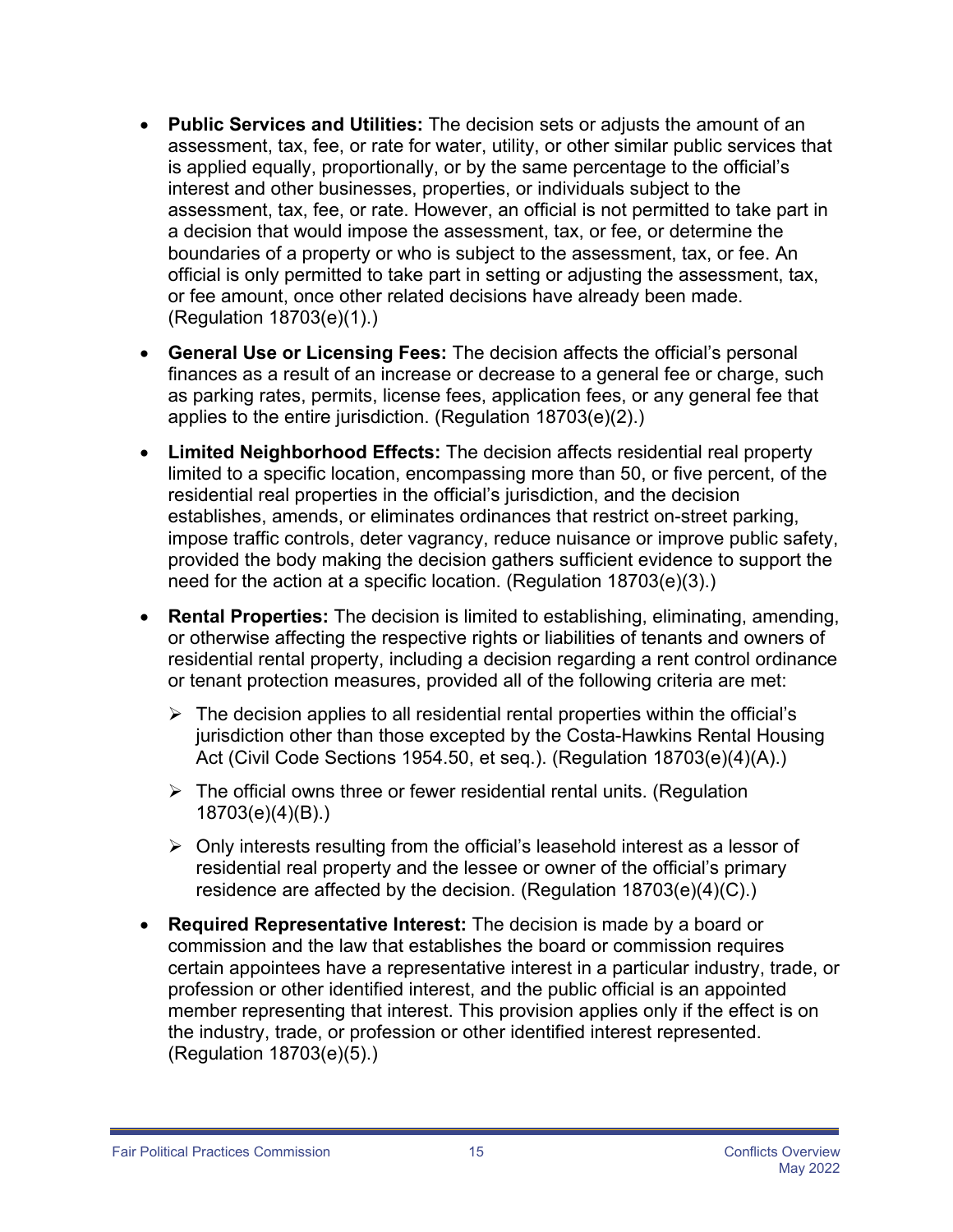- **State of Emergency:** The decision is made pursuant to an official proclamation of a state of emergency when required to mitigate against the effects directly arising out of the emergency. (Regulation 18703(e)(6).)
- **Governmental Entities:** The decision affects a federal, state, or local government entity in which the official has an interest. (Regulation 18703(e)(7).)

### <span id="page-15-0"></span>**VII. Legally Required Participation**

Section 87101 provides that the prohibition of Section 87100 does not prevent an official from making or participating in the making of a decision to the extent the official's participation is legally required for the action or decision to be made. However, the existence of a tied vote does not make the disqualified official's participation legally required.

**No Alternative Source of Decision:** Regulation 18705(a) provides that an official who is financially interested in a decision may establish that the official is legally required to make or to participate in the making of a decision within the meaning of Section 87101 only if there exists no alternative source of decision consistent with the purposes and terms of the statute authorizing the decision.

**"Quorum" Defined:** Regulation 18705(d) provides that a "quorum" is the minimum number of members required to conduct business. When the vote of a supermajority is required to adopt an item, a "quorum" is the minimum number of members needed to adopt the item.

 construed, and specifically provides that the regulation shall not to be construed: **Narrowly Construed:** Regulation 18705(c) requires the regulation be narrowly

- To permit an official who is otherwise disqualified under Section 87100 to vote to break a tie. (Regulation 18705(c)(1).)
- To allow a member of any agency who is otherwise disqualified under Section 87100 to vote if a quorum can be convened of other members of the agency who are not disqualified, whether or not those other members are actually present at the time of the disqualification. (Regulation 18705(c)(2).)

 be made under Section 87101 and permits a "random means of selection" (e.g. drawing **Random Means of Selection:** Regulation 18705(c)(3) requires participation by the smallest number of officials with a conflict that are "legally required" for the decision to straws) to be used to select only the number of officials necessary to make the decision. When an official is selected, that official is selected for the duration of the proceedings in all related matters until their participation is no longer legally required, or the need for invoking the exception no longer exists. (Regulation 18705(c)(3).)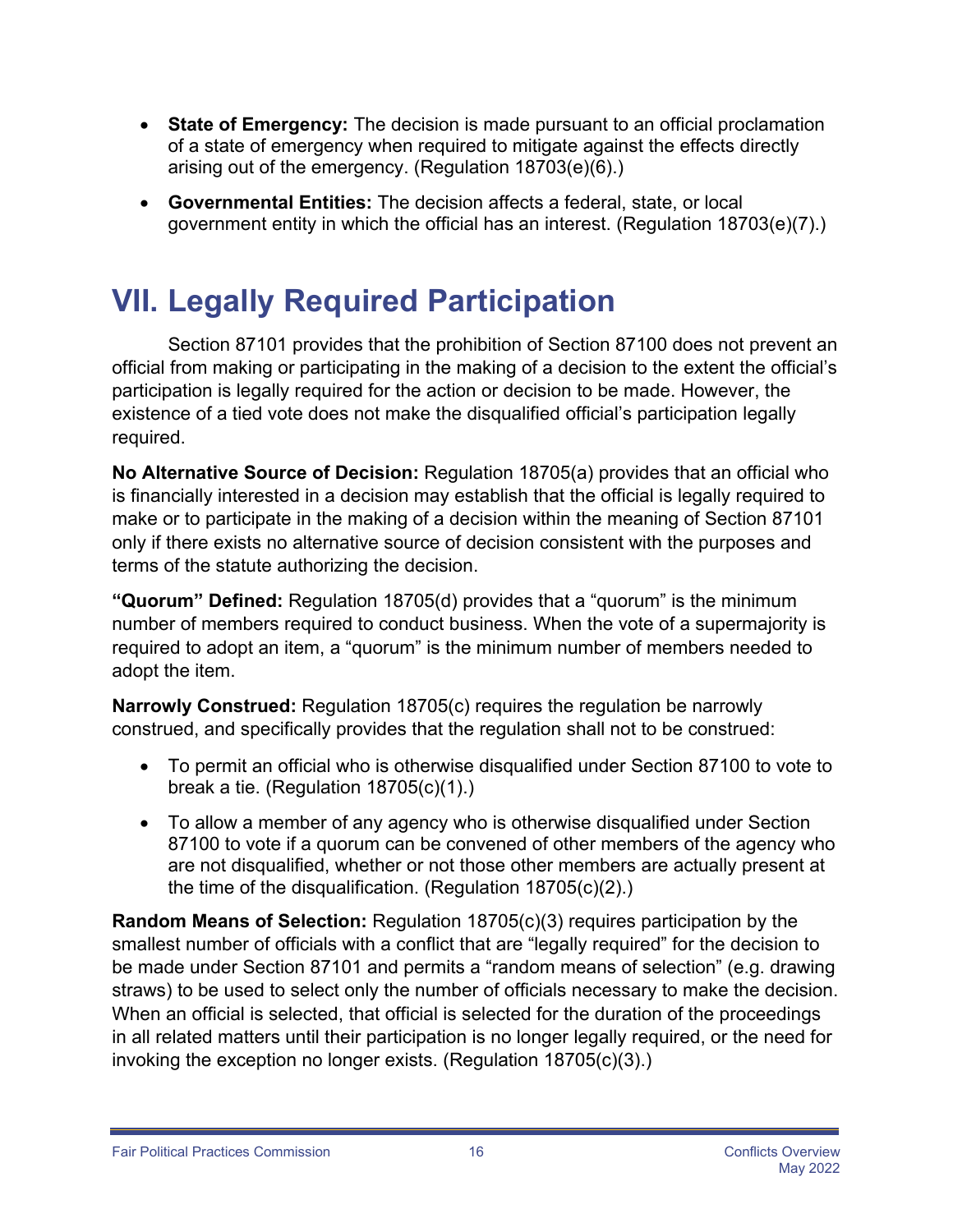**Public Identification of an Otherwise Disqualified Official's Financial Interests in a Decision:** Regulation 18705(b) provides that when an official who has a financial interest in a decision is legally required to make or participate in making that decision, the official must state the existence of the potential conflict as follows:

- The official must disclose the existence of the conflict of interest and describe with particularity the nature of the official's disqualifying financial interest or interests. This requirement is satisfied if the official discloses:
	- $\triangleright$  The type of financial interest or interests involved in the decision, and;
	- $\triangleright$  Other specified information identifying the interest depending on the type of interest at issue.
- • The official or another officer or employee of the agency must summarize the circumstances under which the conflict may arise.
- • The official or another officer or employee of the agency must disclose the legal basis for the determination that there is no alternative source of decision.

**Manner of Disclosure:** The disclosures required by Regulation 18705(b) must be disclosed as follows:

- If the decision is made during an open session of a public meeting, the disclosures must be made orally before the decision is made;
- If the decision is made during a closed session of a public meeting, the disclosures must be made orally during open session either before the body goes into closed session or immediately thereafter;
- If the decision takes place outside of a public meeting, the disclosures must be made in writing; and
- In all three circumstances immediately above, the disclosures must be made part of the public record, as specified. (Regulation 18705(b)(4).)

#### <span id="page-16-0"></span>**VIII. Segmentation**

Under the Act's conflict of interest provisions, each governmental decision must be analyzed independently to determine if the decision will have a disqualifying effect on an official's financial interest. (*In re Owen* (1976) 2 FPPC Ops. 77.) Accordingly, an agency may segment a decision in which an official has a disqualifying conflict of interest to allow the official to participate in associated decisions which would not have a disqualifying effect on the official's interests under Regulation 18706.

**Required Conditions for Segmentation:** Regulation 18706(a) provides that an agency may segment a decision in which an official is financially interested, to allow the official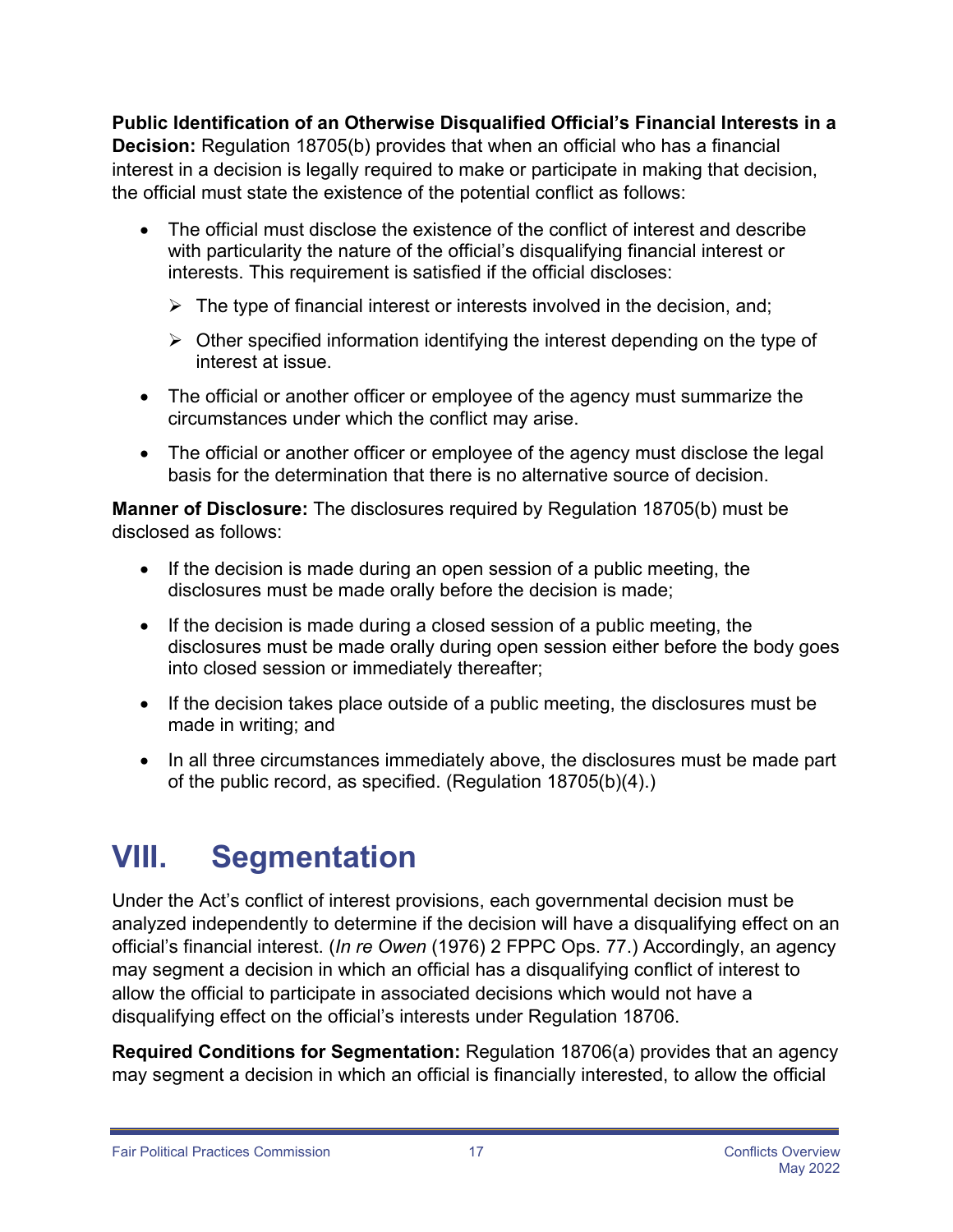to participate in associated decisions in which the official is not financially interested, provided all the following conditions are met:

- The decision in which the official is financially interested can be broken down into separate decisions that are not inextricably interrelated to the decision in which the official has a disqualifying financial interest;
- The decision in which the official is financially interested is segmented from the other decisions;
- The decision in which the official is financially interested is considered first and a final decision is reached by the agency without the disqualified official's participation in any way; and
- Once the decision in which the official is financially interested has been made, the official's participation in associated decisions does not result in a reopening of, or otherwise financially affect, the decision from which the official was disqualified.

**"Inextricably Interrelated":** Regulation 18706(b) provides that decisions are "inextricably interrelated" when the result of one decision will effectively determine, affirm, nullify, or alter the result of another decision.

**Budget and General Plan Decisions Affecting Entire Jurisdiction:** Regulation 18706(c) provides that once all separate decisions related to a budget or general plan affecting the entire jurisdiction have been finalized, the official may participate in the final vote to adopt or reject the agency's budget or general plan.

### <span id="page-17-0"></span>**IX. Disqualification Requirements**

 decision from which the official has been disqualified. Subdivisions (a)(1)-(3) of that Section 87105 governs the recusal of a public official specified in Section 87200 from a section require the disqualified official to: identify the potential conflict of interest to publicly identify the official's financial interest or interests at issue; recuse from voting, discussing or attempting to influence the matter; and leave the room until after the matter is concluded. Subdivision (a)(4) excludes members of the Legislature from these recusal requirements.

Regulation 18707 provides further direction and guidance on the recusal requirements applicable to a public official specified in Section 87200 who is disqualified from a decision relating to an agenda item noticed for consideration at a public meeting subject to open meeting laws (i.e. the Bagley-Keene Act (Section 11120 et seq.) or the Brown Act (Section 54950 et seq.)).

**Form and Content of Public Identification:** The disqualified official must publicly identify each type of financial interest, identified in Section 87103, held by the official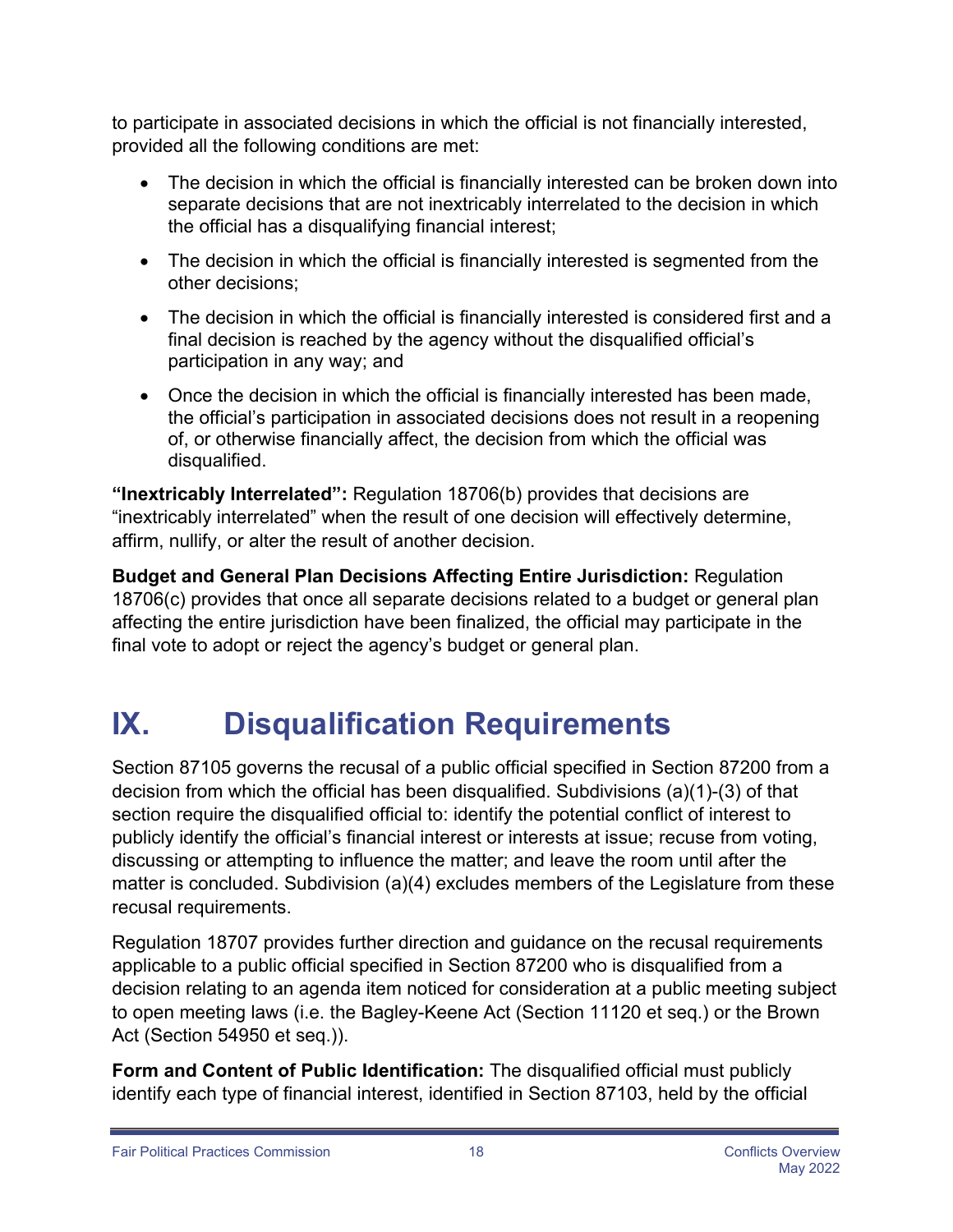that gives rise to the disqualifying conflict of interest. (Regulation 18707(a)(1).) The identification must be oral and part of the public record (Regulation 18707(a)(1)(B)), and provide the following information, as applicable:

- For a business interest: the name of the business, a general description of its activities, and any position held by the official. (Regulation  $18707(a)(1)(A)(i)$ .)
- For a real property interest: the property's address, assessor's number, or identification that the property is the official's personal residence. (Regulation 18707(a)(1)(A)(ii).)
- For a source of income interest: the name of the source of income. (Regulation 18707(a)(1)(A)(iii).)
- For a source of gift interest: the name of the source of gift. (Regulation 18707(a)(1)(A)(iv).)
- For all interests: the nature of the expense, liability, asset, or income affected. (Regulation 18707(a)(1)(A)(v).)

**Timing:** The public identification required by Regulation 18707(a)(1) must be made immediately prior to consideration of the agenda item. (Regulation 18707(a)(2).)

- Partial absence from a meeting does not excuse the disqualified official's public identification requirement. (*Ibid*.)
- If the official leaves a meeting in advance of an agenda item from which the official is disqualified, the official must provide the public identification required by Regulation 18707(a)(1) prior to leaving the meeting. (Regulation 18707(a)(2).)
- If the official first joins a meeting after consideration of the agenda item, the official must provide the public identification immediately upon joining the meeting. (*Ibid*.)

**Recusal and Leaving the Room:** The disqualified official must recuse, leave the room after the public identification required by Regulation 18707(a)(1), and refrain from participation in the decision. (Regulation 18707(a)(3).) The disqualified official does not count toward achieving a quorum while the item is discussed. (*Ibid*.)

- For an agenda item on a consent calendar (uncontested items), the official may remain in the room during the consent calendar. (Regulation 18707(a)(3)(A).)
- If the official has a "personal interest" in the agenda item, as defined in Regulation 18704(d)(2) and wishes to speak or appear as a member of the general public, the official may leave the dais and speak or observe from the area reserved for members of the public after making the public identification required by Regulation 18707(a)(1) and recusing. (Regulation 18707(a)(3)(B).)

**Special Rules for Closed Session:** The public identification required by Regulation 18707(a)(1) must be made orally during the open session before the body goes into